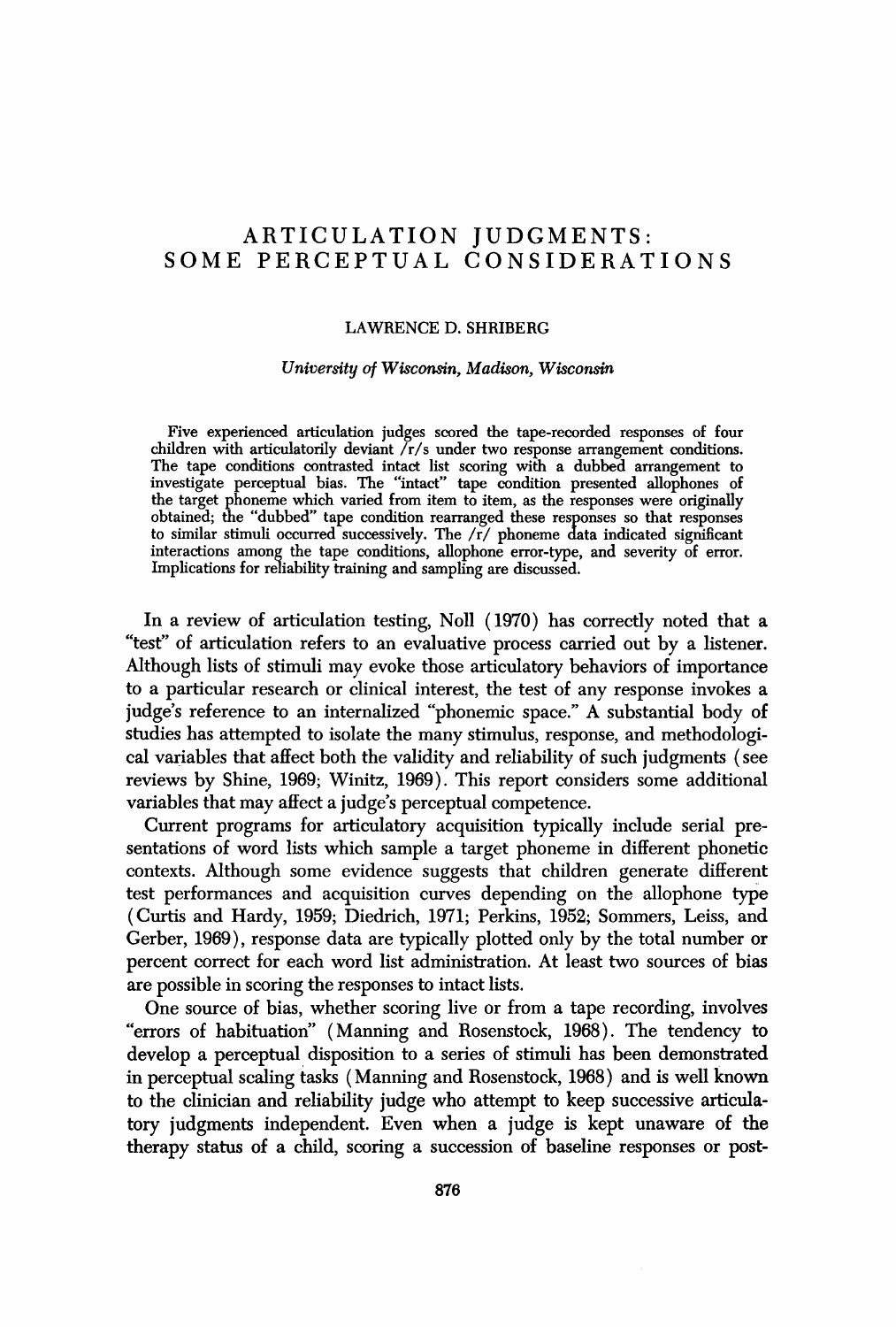management probes would assumedly maximize conditions for a persistence effect of "incorrect" or "correct," respectively.

A second, and perhaps more subtle, source of unreliability considers lists item arrangement. Since differing allophones of a target phoneme are typically arranged randomly in each list, judges must continually shift their allophonic standard with each item. Thus, both the standard and the comparative stimuli are varying as a judge proceeds through the list, a condition which, a priori, should increase the difficulty of a perceptual task.

Moreover, if certain immediate or broad phonetic contexts (McDonald, 1964) do facilitate production for a given child so that list acquisition proceeds reliably by an additivity of correctly articulated within-list responses, the measurement, that is, articulation judgment, should be made at the test item level, not the list level. That is, the metric should be applied at the most sensitive level of the treatment effect, item-by-item, much the same as a physician would hold up a series of pre- and post-spot x-rays for contemporaneous comparison.

The purpose of this investigation, therefore, was twofold. The first goal was to determine if there are differences in reliability of total-score judgments (see Siegel, 1962) when judges score intact versus specially dubbed articulation tasks. The second purpose was to determine if there are any differences specific to particular phonemes or allophones of a phoneme.

#### METHOD

## *Subiect Tapes*

In a previous study (Shriberg, 1971), 48 articulatory deviant first- and second-grade children were tested on 30-item Sound Production Tasks (Elbert, Shelton, and Arndt, 1967) once a week for three consecutive weeks. Each 30 item imitative task contained one target phoneme in varying phonetic environments in syllables, words, and sentences. Three randomized lists of the same 30 items were used for each target phoneme. For the present study, the tapes of four children with a deviant  $/r/$  and four with a deviant  $/s/$  were selected from the 48 available tapes. These tapes contained responses to three  $/r/$  lists and three /s/ lists, respectively. Previous judges had scored the responses of these children as variable across the three testing sessions; intrasubject variability ranged frome a one- to nine-item difference in total correct between any two of the three test sessions. Thus, these subjects presented differing responses (correct versus incorrect) to similar items. Additionally, an attempt was made to choose children who averaged 15 correct on the 30-item tasks, that is, 50% correct, to maximize independence of judgments from item to item.

The test responses of each subject were dubbed onto 16 master tapes to comprise two judging conditions for each subject's responses.

*Intact Condition.* The intact tape condition was simply a 90-item task con-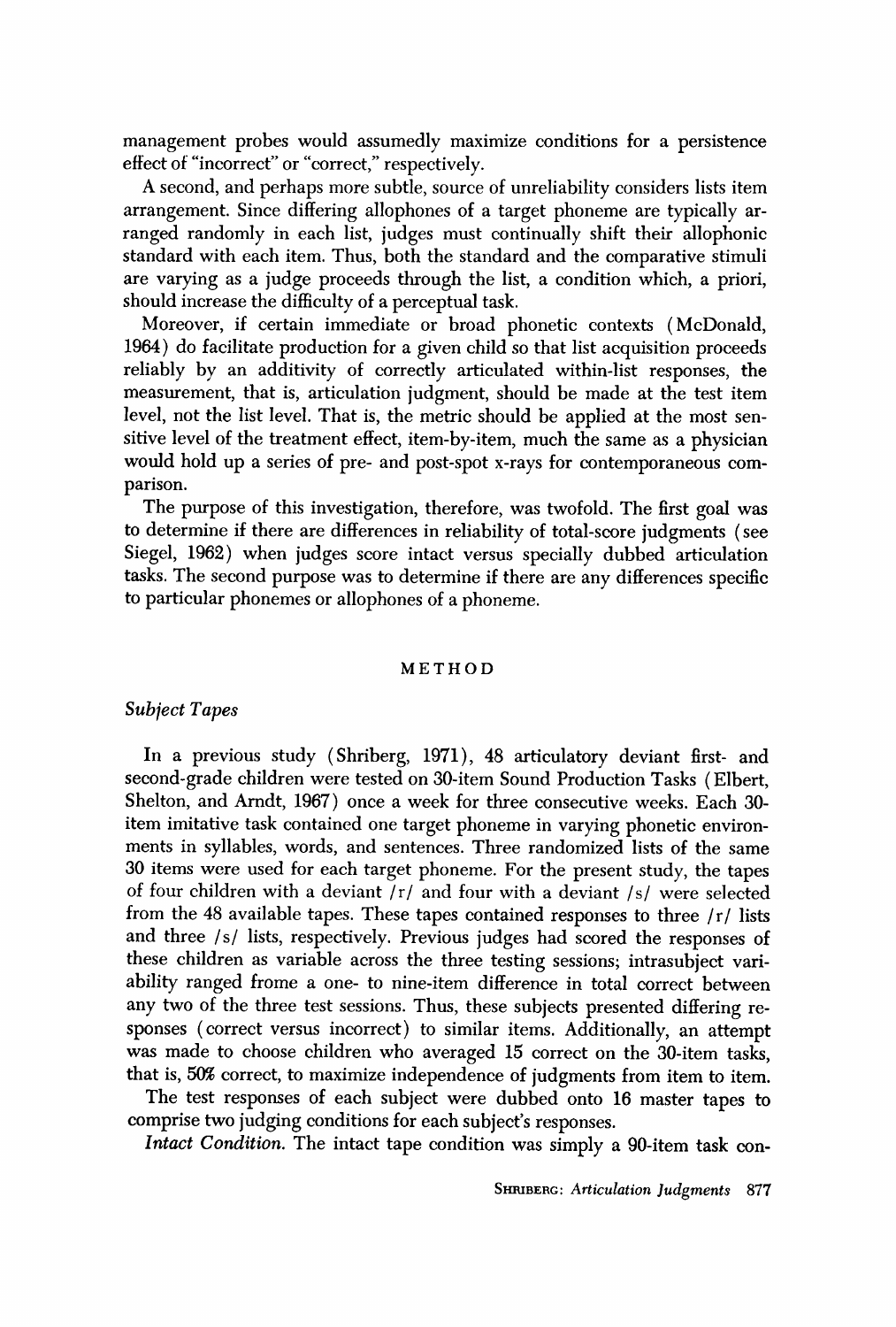sisting of the three intact 30-item lists. The ordering of the three lists was randomly rearranged for each master tape with reference to the date of original test administration. The mean pause time between each item was five seconds, with 15 seconds between lists.

*Dubbed Condition.* The dubbed condition presented the same 90 responses for each subiect; however, the three responses to a given item, originally obtained one or two weeks apart, were grouped sequentially. Thus the first three items for the /r/ task were: "He can ride a bike" (five-second pause), "He can ride a bike" (five-second pause), "He can ride a bike," followed by an eight-second pause and the next set of three responses. The order of dubbed responses within each set was also randomized with reference to the date of original test administration.

## *Instrumentation*

The original recordings were made on high quality tape on an Ampex 601 audio tape recorder at a tape speed of 7.5 ips. The transducer was an Electro Voice 664 microphone, positioned four to 10 inches from a child's lips. Dubbing and editing of the second generation tapes were accomplished by feeding the Ampex 601 into an Ampex AG350.

## *Procedures*

Five female speech clinicians with considerable experience in listening studies served as iudges. In keeping with a clinical paradigm, they were instructed to score each articulation response as correct or incorrect, using the response definition, "If this child were in speech therapy, how would you score his response?"

Four one-hour iudging sessions, three to five days apart, were held in a listening laboratory. Subject tapes were presented via two Rheem Califone Model 770X SS audio tape recorders which fed five listening booths equipped with Koss Pro-4A headphones. The 16 subiect tapes were randomized and presented in an order which alternated intact and dubbed conditions. Judges scored five or six 90-item tasks at each session; each iudge heard each subiect's responses under the two tape conditions at some time within the four listening sessions. Each 90-item task was numbered, rather than identified by subiect. The responses of three of the subjects, one  $\sqrt{s}$  and two  $\sqrt{r}$ , were presented twice in each tape condition to determine intrajudge reliability.

## RESULTS

The reliability formula used to calculate both intrajudge and interjudge item-by-item agreement was: percentage of agreement  $=$  (number of agreements)/(number of items judged). Thus, interjudge agreement is reported as

878 *Ioumal o~ Speech and Hearing Research* 15 876-882 1972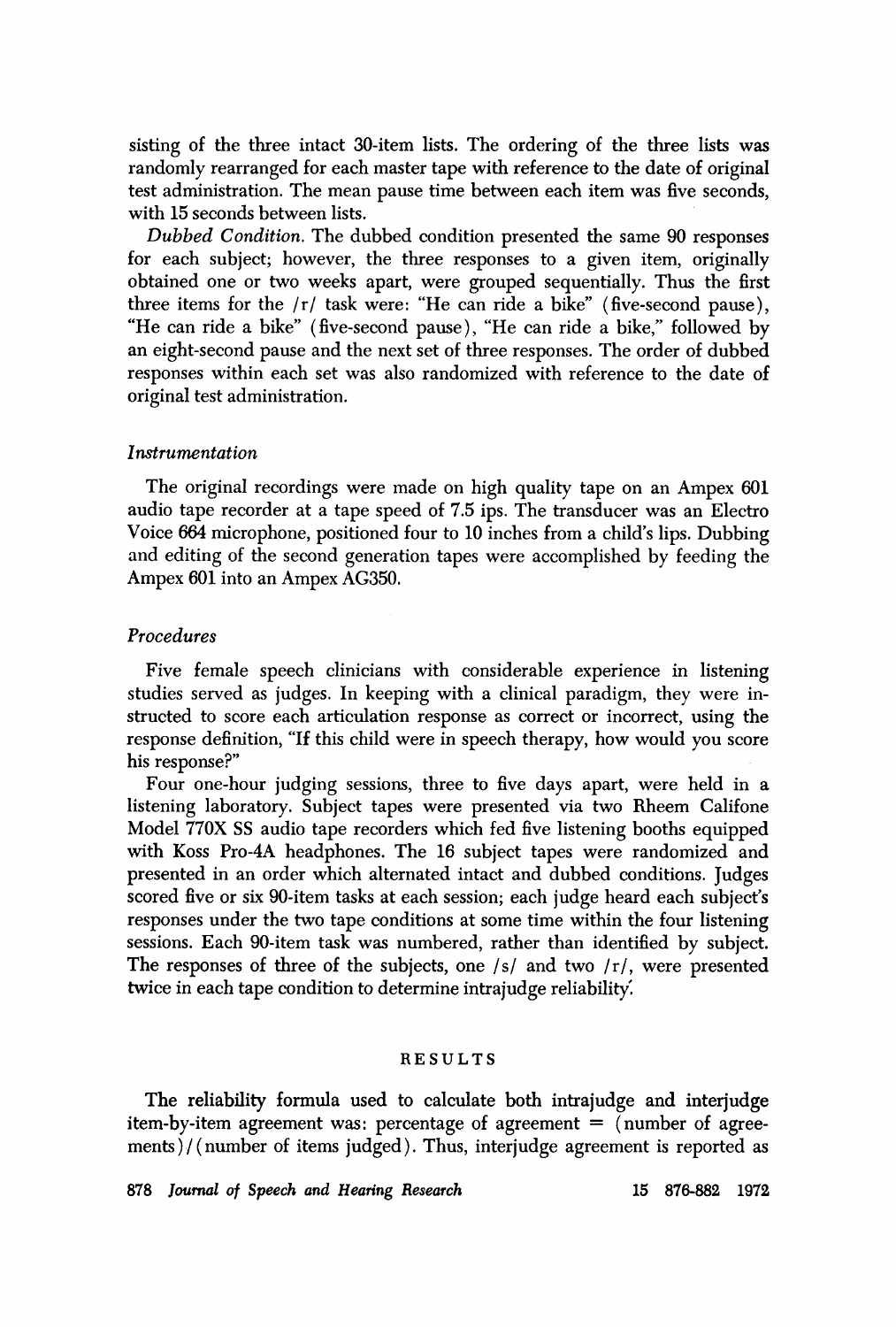the mean percentage of agreement derived from each pair-wise comparison of all judges, while the mean intrajudge agreement represents the mean derived from each judge's agreement with herself.

Preliminary review of the percentage of interjudge agreement across both tape conditions indicated generally poor agreement for/s/judgments, ranging from 44-94%, with a mean of 69.7%. Given the difficulty in judging some types of /s/ errors from audio tapes without extensive response definition training, such difficulties with this sound were not wholly unexpected. Because of some of the spuriously low mean interjudge agreements in both tape conditions, only the /r/data were subjected to statistical analyses.

| Dependent Variable                         | Subject |    |    |    |
|--------------------------------------------|---------|----|----|----|
|                                            |         | 2  | 3  | 4  |
| Mean intrajudge percentage of agreement    | 85      | 86 |    |    |
| Total percent correct                      | 79      | 82 | 74 | 31 |
| Percent prevocalic /r/ items correct       | 91      | 84 | 83 | 22 |
| Percent postvocalic /r/ items correct      | 78      | 92 | 76 | 44 |
| Mean interjudge percentage of agreement    | 79      | 81 | 79 | 70 |
| Mean agreement prevocalic /r/              | 75      | 76 | 79 | 73 |
| Mean agreement postvocalic /r/             | 83      | 86 | 78 | 67 |
| Mean interjudge agreement-intact condition | 83      | 77 | 81 | 70 |
| Mean interjudge agreement-dubbed condition | 75      | 85 | 76 | 70 |

TABLE 1. Descriptive data for the four deviant  $/r/$  subjects.

Table 1 presents the descriptive data for the four  $\frac{r}{r}$  deviant children. Interjudge agreement for  $\frac{r}{i}$  judgments across tape conditions ranged from 70-85%, with a mean of 79.1%. Three-way completely repeated analyses of variance (Weiner, 1962, p. 298), tape condition (intact versus dubbed)  $\times$  subject (Subject Tapes 1-4)  $\times$  allophone type (prevocalic /r/ versus postvocalic /r/) were performed individually for the dependent variables of total number correct, number of intrajudge agreements, and number of interjudge agreements. To accomplish the allophone-type analyses, the 30-item lists were divided into 14 prevocalic  $/r/$  and 14 postvocalic  $/r/$  items and the remaining two items from each list were discarded.

The overall mean intrajudge percentage of agreement was 85.5 As a group, each judge's agreement with herself was not significantly different for the two tape conditions, nor did judgments vary significantly by allophone type, children, or any interactions among these parameters.

Analyses of judgments of total number correct indicated that judges found differences among the four children  $(F = 54.39; df = 3, 12; p < 0.001)$ . Subsequent analyses of simple main effects (Weiner, 1962, p. 232) indicated that judges scored Subject 4 significantly lower than the other three children. This child averaged 31% correct, whereas the mean of the other three children's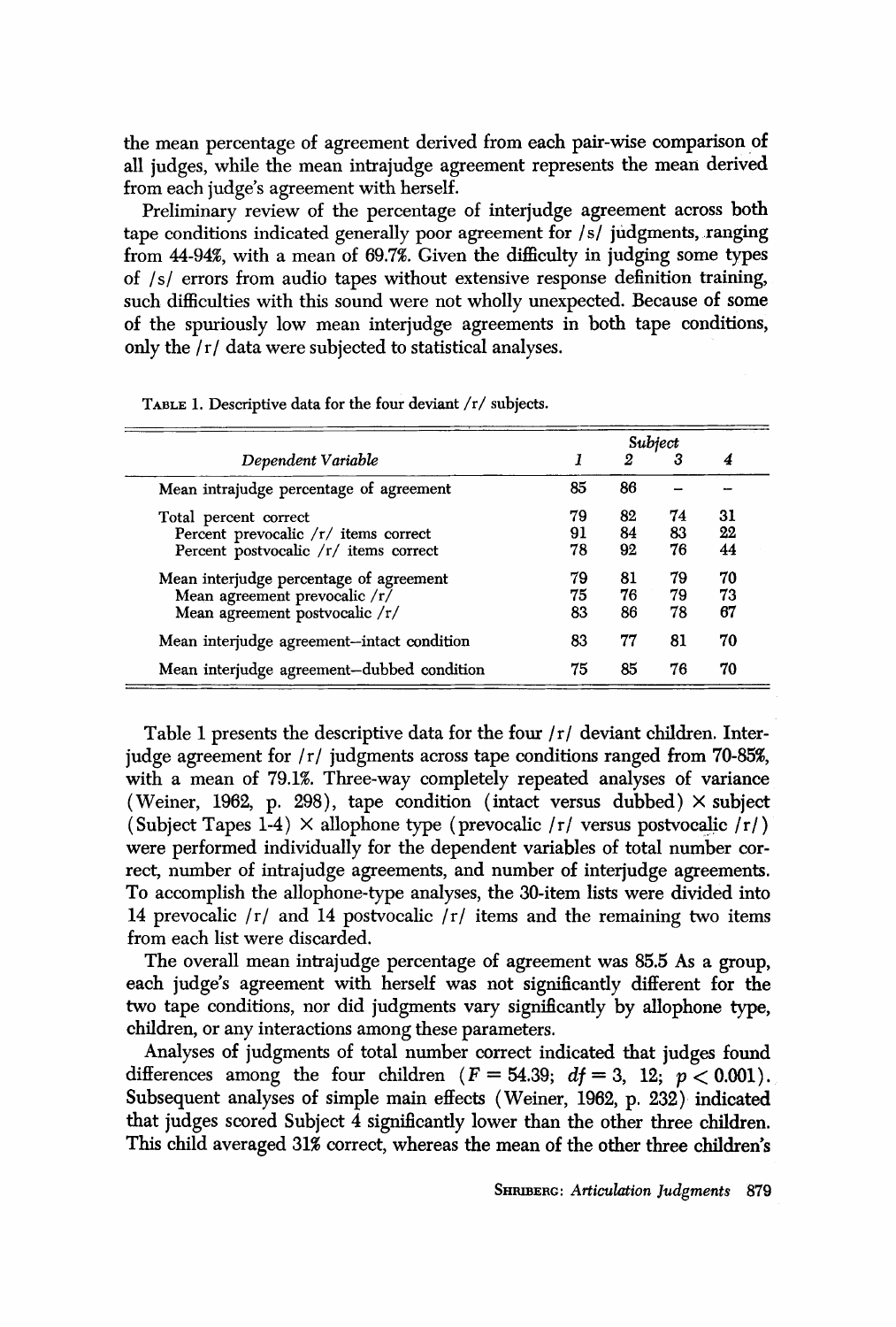average scores was 79.9% correct. The subject tapes also differed on the number of prevocalic /r/ versus postvocalic /r/ items correct ( $F = 13.67$ ;  $df = 3$ , 12;  $p < 0.001$ ). Separate analyses indicated that this difference was significant for two subjects. Subject 1 was scored as having significantly more prevocalic than postvocalic  $/r/$  items correct, and Subject 4 had significantly more postvocalic /r/items correct.

The analysis of interjudge agreement indicated that it was significantly higher for the postvocalic than the prevocalic  $\Gamma$  / ( $F = 13.36$ ;  $df = 1$ , 4;  $p < 0.025$ ). Further, there were significant differences among subjects ( $F =$ 15.29;  $df = 3$ , 12;  $p < 0.001$ ). Specifically, interjudge agreement was lower for Subject 4 than for the other three subjects. In addition, there was a significant interaction between allophones and subjects ( $F = 10.31$ ;  $df = 3$ , 12;  $p < 0.005$ ). The basis of this intereaction of allophones-by-subjects seemed to be that there was little difference among subjects for the prevocalic  $\langle r \rangle$ , while there were large differences among subjects for the postvocalic /r/. Finally, the interaction of tape conditions (intact versus dubbed) and subjects was also significant ( $F = 11.10$ ;  $df = 3$ , 12;  $p < 0.001$ ). As can be seen from Table 1, interjudge agreement for Subjects 1 and 3 was significantly higher for the intact condition than for the dubbed condition. For Subject 2, on the other hand, interjudge agreement was significantly higher for the dubbed than for the intact condition.

#### DISCUSSION

Failure to find main effects for tape conditions and allophone type may have been determined, in part, by the distance from the 50% point of the obtained scores. That is, the higher total correct scores for three subjects may have limited the sensitivity to true effects. These scores were higher than expected in relation to the criteria for choosing these tapes; differences may have been due to a more liberal response definition in this study than was used in the Shriberg (1971) study, as well as several differences in judging procedures.

However, the significant interactions of subjects with tape conditions and allophone-type warrants attention. 'Differing articulatory characteristics of each of the children mediated the significant differences in interjudge agreement. The two children for whom judges had poorer agreement in the dubbed condition than in the intact condition were also the two children who had more postvocalic /r/ items scored as incorrect, although the difference in number correct for each allophone type reached significance for only one child. One interpretation, consistent with the trend of the data, is that the dubbed condition, in which responses to a given stimulus item were grouped, forced more sensitive attention to approximations to the target phoneme. This condition appeared to have had its greatest effects on judgments of postvocalic /r/ items, where  $\frac{r}{c}$  coloring typically has wider perceptual boundaries than those of the usual w/r prevocalic substitution. Note that the high postvocalic /r/ correct child obtained greater agreement in the dubbed condition. In summary, the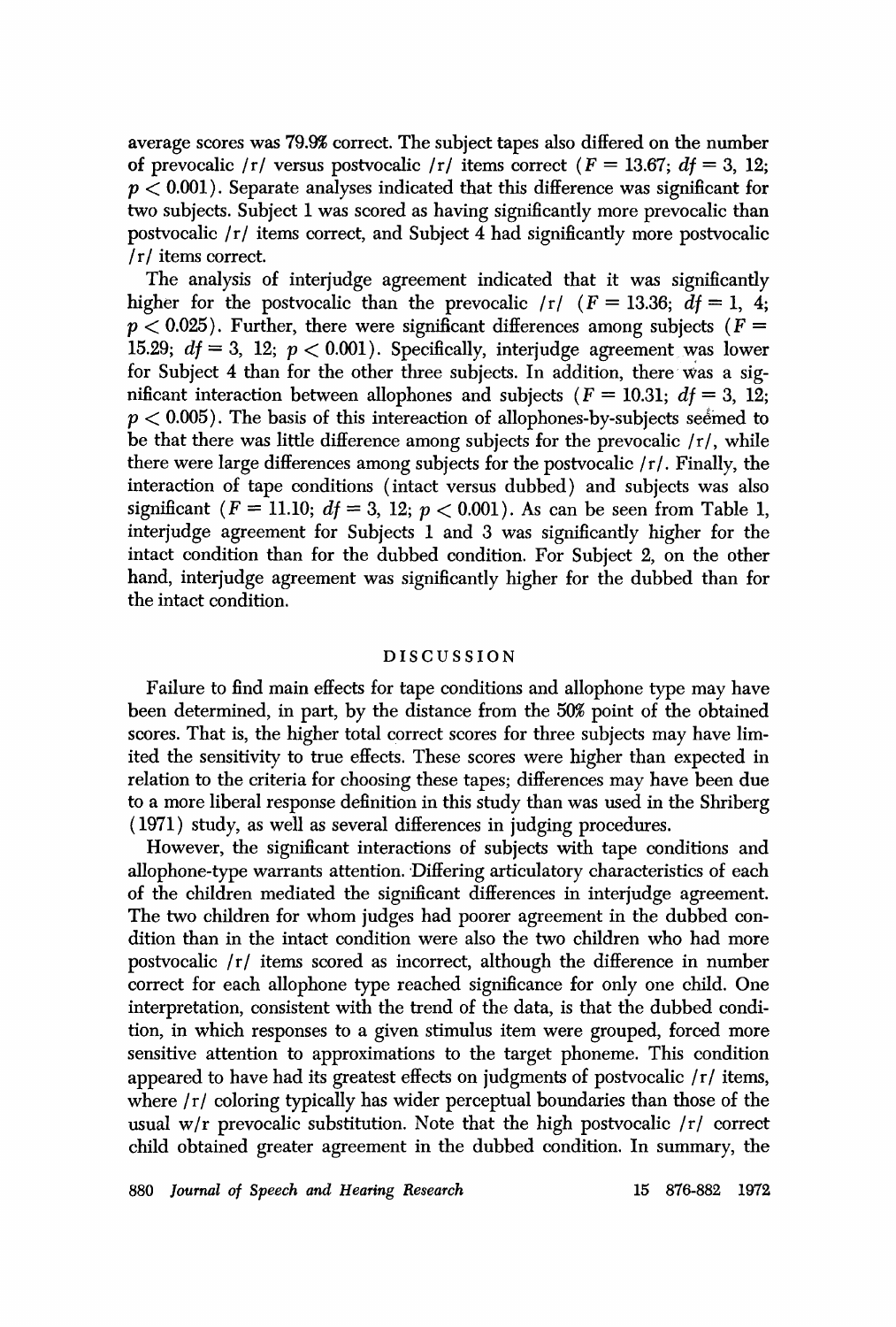probability of judges disagreeing was greatest when the perceptual task had a relatively high frequency of occurrence of incorrect postvocalic /r/ items, and the stimulus arrangement (dubbed) forced sensitive comparison among responses to allophonically similar test items.

Within the experimental constraints of this study and specific to the /r/ phoneme, the intraiudge agreement data indicate that a clinician's reference to her own phonemic competence is equally stable, whether iudging several responses to a particular item, or responses with successively changing allophones. However, it should be noted that this perceptual stability may be influenced when clinicians are actually conducting a management program. Diedrich and Irwin  $(1970)$  and Peterson<sup>1</sup> report differences in both intra- and interjudge agreement which are apparently related to client-clinician relationships in the therapy process. The iudges in the present study did not have personal investment in a child or his therapy progress; evidently the added role of "clinician," which necessitates on-line decisions about which responses to reinforce, adds yet another dimension of influence to intraiudge reliability assessment.

In consideration of these issues and in light of this study's finding that interjudge agreement on this phoneme appears to be very sensitive to individual differences in a child's allophone-level frequency of misarticulation, three suggestions for sampling intrajudge and interjudge reliability are offered.

First, for sampling either form of iudge reliability, it seems imperative that researchers use subjects whose overall correct score on any phoneme or allophonic type approaches the 50% point across items. At this point item judgments will be maximally independent and free from a perceptual bias which, in scoring very low or very high correct subiects, will yield high reliability, but possibly poor validity. Alternately, if very low or high correct subiects need to be reported, researchers should present the total correct scores for each subject, as well as separate agreement figures for both correct and incorrect item-byitem iudgments.

Second, at present, the only approach to train clinicians or iudges to perceptual competence is to employ training tapes scored by "experts." These data suggest that such training samples might be constructed to yield subtotals by allophone type. Requiring a clinician or potential iudge to reach a criterion level of agreement on each allophone type should decrease the possibility of perceptual bias due to allophone-level disagreement.

Finally, whether or not calibration is achieved via such training tapes, it might be prudent for researchers to obtain a brief intra- and interiudge reliability statement for each /r/ child involved in some intensive training program. For optimum sensitivity, a sample of responses to a given item should be edited from stages in the program for contemporaneous comparison. Such reliability checks may be useful in parcelling out the variance in articulationmodification programs due to incorrect contingency management by "partially" unreliable clinicians.

<sup>1</sup> D. D. Peterson, personal communication.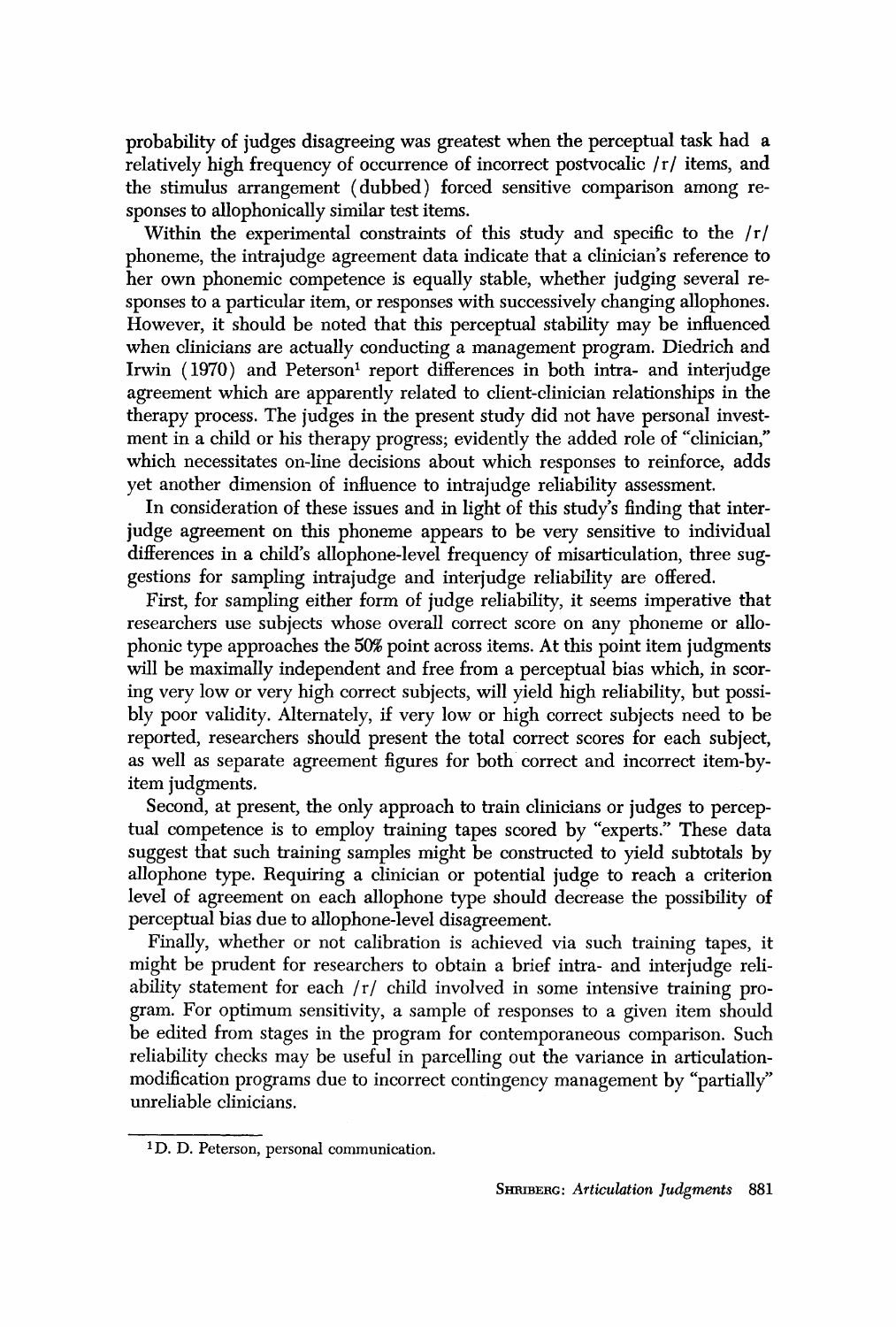#### ACKNOWLEDGMENT

This study was supported in part by the Bureau of Child Research, Lawrence, Kansas. The author wishes to thank John F. Michel, Deedra Engemann, Roberta Everslage, Nancy Eyre, Linda Few, Joan Gentry, and Robert Hoekenga for their time and capable assistance. Requests for reprints may be addressed to Lawrence D. Shriberg, Department of Communicative Disorders, University of Wisconsin-Madison, 1975 Willow Drive, Madison, Wisconsin 53706.

## **REFERENCES**

CURTIS, J. F., and HARDY, J. C., A phonetic study of misarticulation of /r/. J. Speech *Hearing Res.,* 2, 244-257 (1959).

DIEDRICH, W. M., Training speech clinicians in the recording and analyses of articulatory behavior. Summary Report, Year 2, U.S. Office of Education Grant OEG-0-9-261293-3406(031 ), December 1 ( 1971 ).

DIEDRICH, W. M., and Inwin, J. V., Training speech clinicians in the recording and analysis of articulatory behavior. Summary report, Year 1, U.S. Office of Education Grant OEG-0-9-261293-3406(031), November 13 (1970).

ELBERT, MANY, SHELTON, R. L., and AaND'r, W. B., A task for the evaluation of articulation change: 1. Development of methodology. *1. Speech Hearing Res.,* 10, 281-288 (1967).

MANNING, S. A., and ROSENSTOCK, E. H., *Classical Psychophysics and Scaling*. New York: McGraw-HiU (1968).

McDoNALD, E. T., *Articulation Testing and Treatment: A Sensory-Motor Approach.* Pittsburgh: Stanwix House (1964).

NOLL, J. D., Articulation assessment. In J. Frieke (Ed.), *Speech and the Dentofacial Complex: The State of the Art, ASHA Reports Number 5.* Washington, D.C.: American Speech and Hearing Association ( October 1970).

PERKINS, W. H., Methods and materials for testing articulation of /s/ and /z/. *Quart. J. Speech,* 38, 57-62 ( 1952 ).

SHINE, R. E., The influence of selected phonological variables on the consistency of intrajudge and interjudge evaluations of articulation. Doctoral dissertation. Pennsylvania State Univ. (1969).

SHRIBERG, L. D., The effect of examiner social behavior on children's articulation test performanee. *1. Speech Hearing Res.,* 14, 659-672 (1971).

SIEGEL, G. M., Experienced and inexperienced articulation examiners. *J. Speech Hearing Dis.,* 27, 28-35 (1962).

SOMMERS, R. K., LEISS, R., and GERBER, ADELE, Criteria for dismissal of /r/ defective children from therapy. Paper presented at the Annual Convention of the American Speech and Hearing Association, Chicago ( 1969 ).

WEINER, B. J., Statistical Principles in Experimental Design. New York: McGraw-Hill (1962).

WXNXTZ, H., *Articulatory Acquisition and Behavior.* New York: Appleton-Century-Crofts (1969).

Received June 22, 1971.